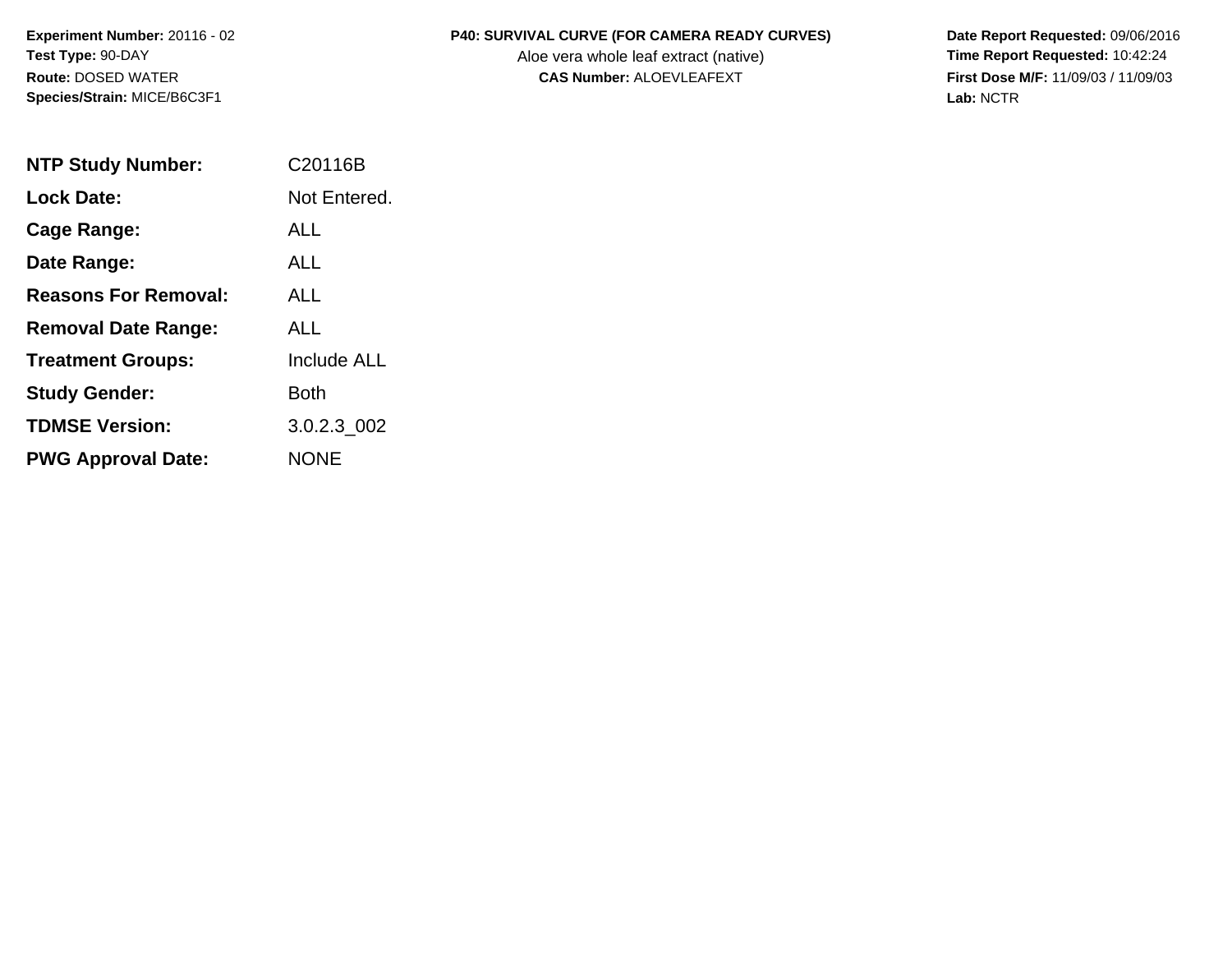**Species/Strain:** MICE/B6C3F1 **Lab:** NCTR

## **Experiment Number:** 20116 - 02 **P40: SURVIVAL CURVE (FOR CAMERA READY CURVES) Date Report Requested:** 09/06/2016

Test Type: 90-DAY **Aloe vera whole leaf extract (native) Time Report Requested:** 10:42:24 **Route:** DOSED WATER **CAS Number:** ALOEVLEAFEXT **First Dose M/F:** 11/09/03 / 11/09/03